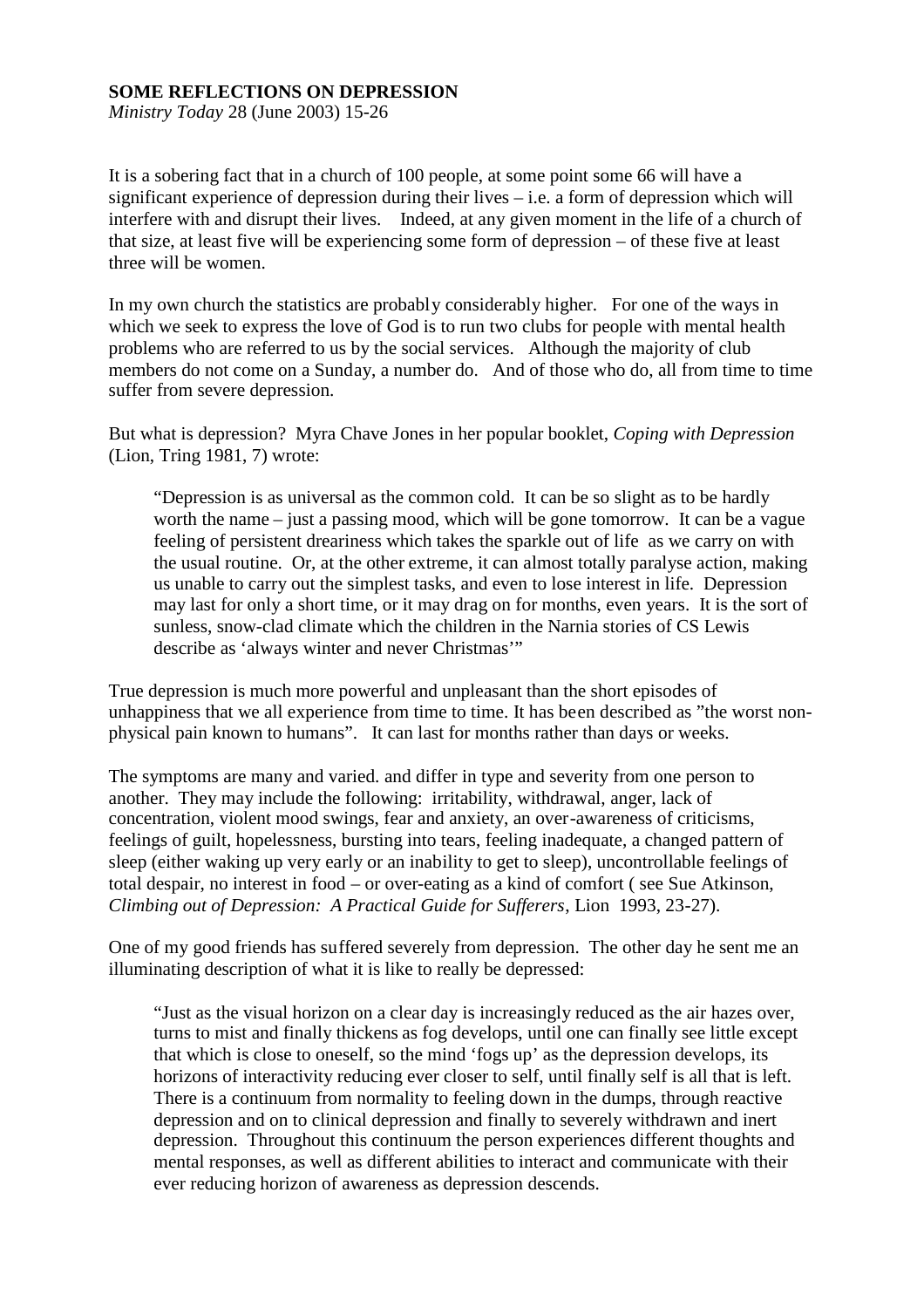We have all experienced the early stages of these changes, when we feel tired, uninterested; we avoid conversation and people, we worry about smaller and smaller issues, and begin to doubt our ability to cope with life. At this stage we can be encouraged and coerced out of our gloom by sympathetic and understanding support. We can reason and experience hope.

Then comes the phase where one looses self-confidence and self-belief, when thoughts are all negative, one is full of doubt, and hope is fading. At this stage one only reacts weakly to encouragement and support, saying one thing to satisfy those around one, whilst inwardly not believing what is being said. One still has contact with those around, and awareness of their hopes and encouragement, but little or no hope for oneself. But empathy has not yet died. However, the horizon of one's mental awareness is closing in onto self, and any thoughts of 'other than self' are few and far between.

Next the mental horizon is limited to thoughts and fears only about self, and one becomes isolated from one's surroundings by the depression. One is now no longer reachable by others no matter what they say or do. One may have little more than awareness of their presence, responding uncharacteristically towards them.

Finally comes the phase of personal disassociation. By this I mean that one has no inner responses to others or one's surroundings, from all of which one is totally isolated without even being aware of what is going on. One also becomes dissociated from one's emotions, in that one no longer has any connection with any of one's emotions, feeling nothing positive nor even negative. And finally one even has no sensation of bodily experience either. One is then entirely without both one's emotions and one's sensations.

This is a terrible, terrible place to be in, and the most frightening and painful place I have ever experienced. Only it is not frightening or painful at the time because you have no ability to register fear or experience pain. It is only when you begin to get better and you re-connect with your body and your emotions that the memory of that place begins to evoke these responses within you. Whilst you are there, there is only a sense of being surrounded by cold, cold, black empty silent space, space where you are only aware that you exist as a living experience devoid of body. The awareness is of tumbling and falling endlessly and timelessly through this cold black empty silent space where you are totally and utterly alone and without contact with anything else.

For me that place was truly hell on earth. A place where it seemed that God had deserted me. I had no hope, no end, only complete and total cold loneliness, a place that was timeless and changeless where there was nothing at all except my sense that I existed.

It was while I was in that place that I tried to end my life, because that was all that was left to me. I wanted to rid myself of my sense of even my own existence in that awful place. And because I was without any emotions or thought processes beyond the sense of my own existence, it was a very simple thing to do"

Thankfully, my friend, was able to go on to say:

"But there is a God, because he did come and rescue me. As a doctor I have had many a patient who sadly has ended his or her life in an exhaust filled car. Yet though I had the pipe in my mouth for over an hour, God would not let me die. Now I know that he was with me even in that place, though I did not know it then, and he saved me. To this day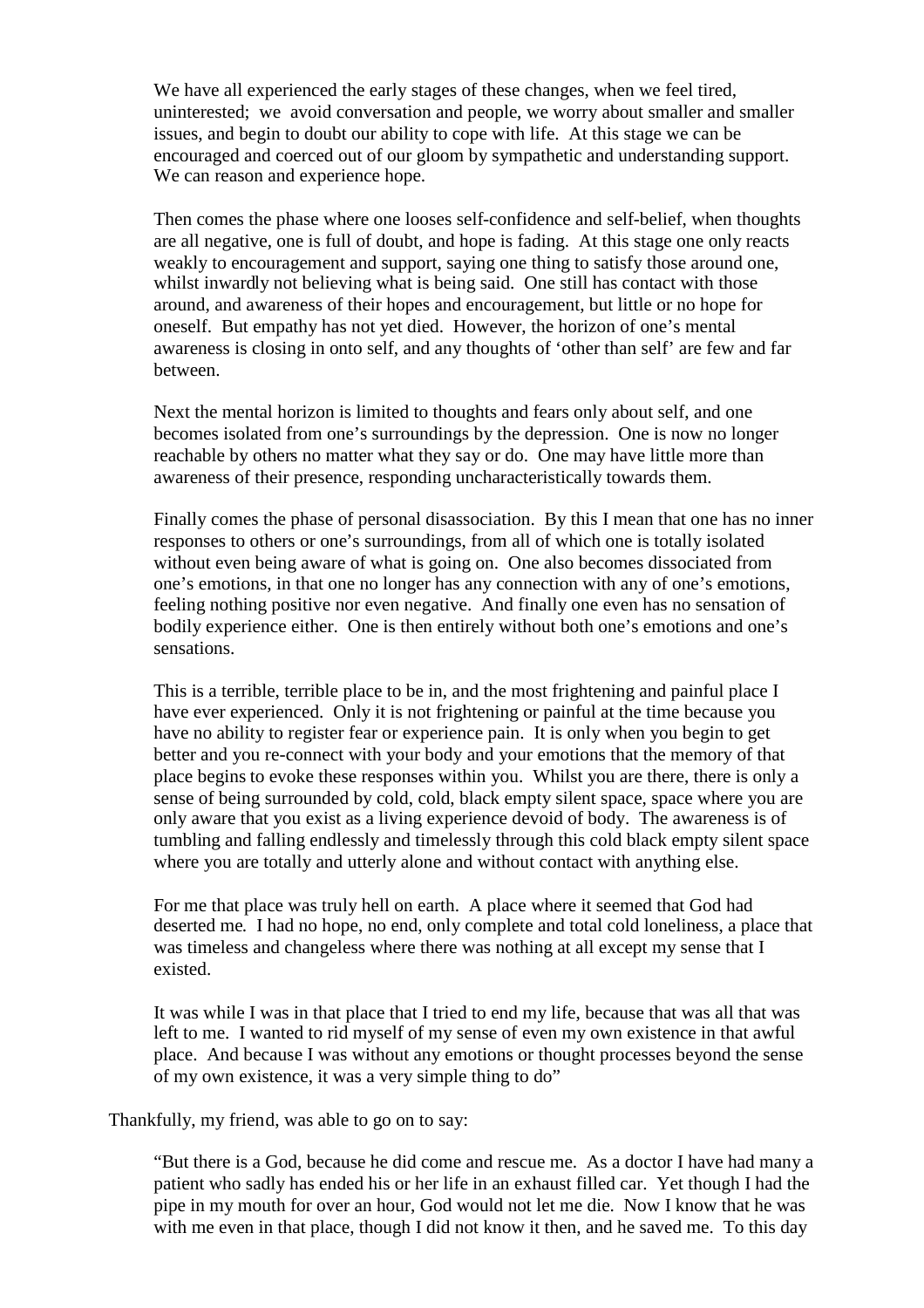I have no idea why he did so. But I know that the days of miracles are not over, and that at that time I received his miraculous love".

One of the great joys I have had is to see this friend emerge from this terrible pit of depression, to baptize him and to welcome him into the membership of our church.

With depression so present in our midst, the question arises: how can our churches help people suffering with depression? The simple answer is, of course: by caring for one another. "God has so arranged the body", wrote Paul, "that the members may have the same care (GNB concern) for one another. If one member suffers, all suffer together" (1 Cor 12.25,26). Elsewhere Paul writes that we are to "bear one another's burdens, and in this way you will fulfill the law of Christ" (Gal 6.2 – although the particular context refers to church discipline, I believe that there is a more general application too!).

Caring is something in which we all can get involved. This point is well made by Ali Walton in her Grove booklet, *Life on the Dark Side of the Cross* (Cambridge 2000, 14):

"If many members of a church are involved in caring for others, then the burden of caring for depressed people may be spread around….. [Caring] does not require a theology degree, a counselling qualification or a position of leadership in a church. It simply involves the desire to care for others in ways which are appropriate for each situation".

Unfortunately, as Walton goes on to point out:

"Churches tend to be places where people feel they have to put on their 'happy faces'. If asked how things are many Christians will smile and say, 'Fine, thank you', even if they are struggling with life. Depressed Christians feel this pressure even more because of an unspoken attitude in many churches that Christians do not get depressed. This attitude makes depressed Christians feel even more isolated and alienated. They simply cannot put on a happy face and pretend everything is fine. Many end up not going to church at all whilst they are ill" (17).

To which I would add, that exuberant 'happy-clappy' worship can be a particular pain. In the graphic words of Prov 25.20: "Singing to a person who is depressed is like taking off his clothes on a cold day or like rubbing salt in a wound". Indeed, I recently heard a Cathedral Director of Music argue that church music should be dreary music, because so many Christians seem to suffer from depression!

Churches should be honest, listening places - places where people should be able to feel free to be open not only about the good things of life, but also the bad things.

Needless to say, if churches are to be such therapeutic communities, then they need to be able to accept and support members unconditionally. Dr Richard Winter, the author of *The Roots of Sorrow: Reflections on Depression & Hope* (Basingstoke 1985, 280) believes that this is one of the greatest needs of depressed Christians:

" They often feel that they are a burden to everyone and that others will be impatient with their weakness. God's gracious acceptance of us, not for what we achieve but just for who we are, should ideally be mirrored in our acceptance of each other"

So what can we do? We need to understand that ill-health – both physical and mental – often affects people's walk with the Lord. Certainly this is true of depression. Life is a dark